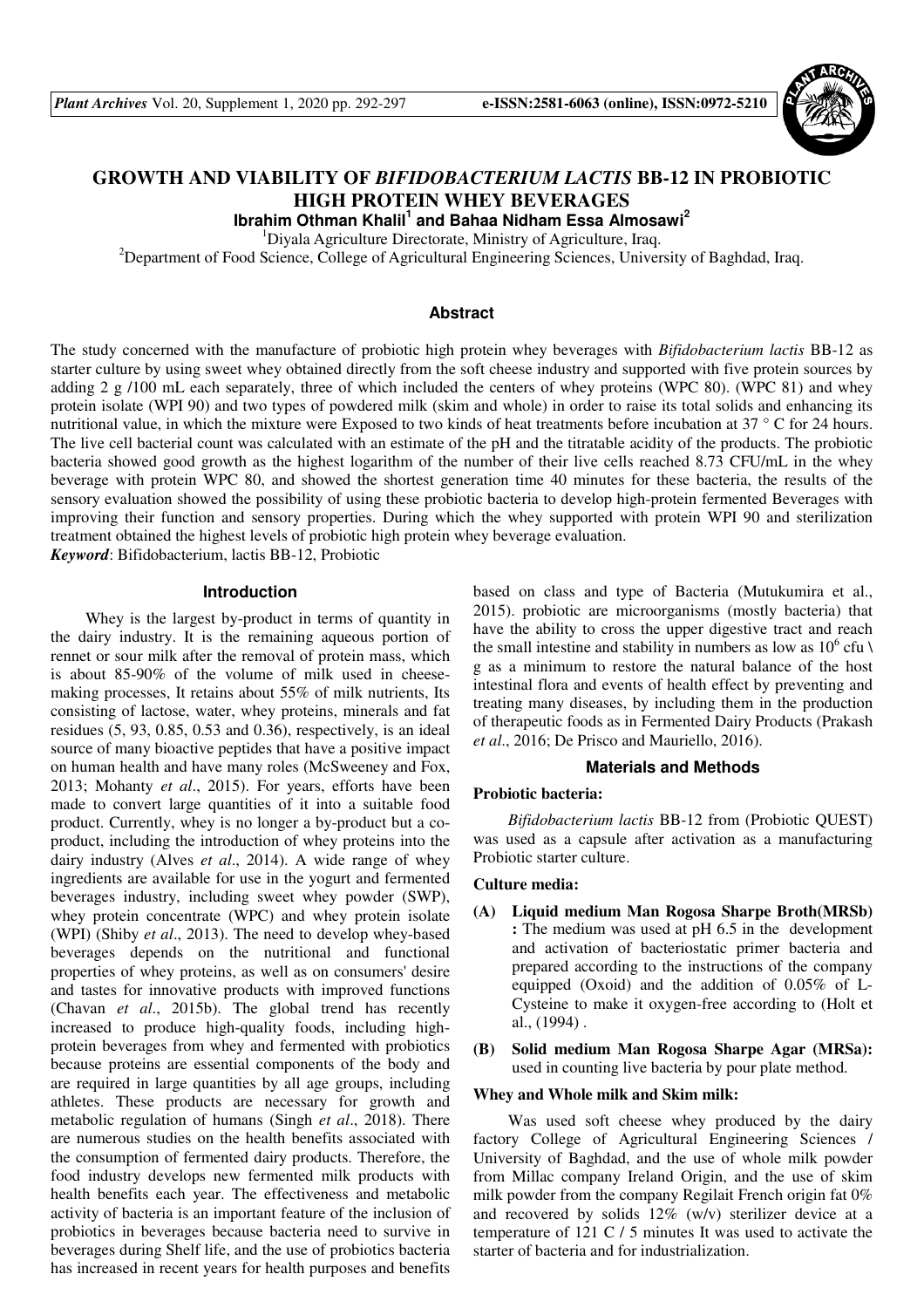#### **Whey proteins**

Three kinds of dried whey proteins were supplied from abroad through electronic shopping and shipped by DHL. Two of them are concentrates of whey proteins which contain protein ratio (80 and 81)% and the third protein is whey protein isolate which contains protein 90% and packed in special envelopes with weights ranging from (500-700) grams and support the liquid whey by 2 g / 100 ml.

## **Manufacture of probiotic high protein whey beverage**

The ratio of solids to sweet whey was increased by addition of WPI and WPC, powdered skim milk and whole milk powder individually by 2 g/100 ml and then two heat treatments (slow pasteurization 63 C/30 min and sterilization 121 C/5 min) and then inoculated using the initiating therapeutic bacteria by 10% and incubation on The temperature is 37 C for 24 hours.

#### **Chemical approximate analysis and qualitative tests**

The percentage of fat, protein, lactose, total solids, and whey moisture was estimated using the German-origin Milkoscane FT2, and the lactose content of whey was estimated according to (Egan et al., 1981), Protein was determined by the KielDahl method according to( A.O.A.C, 2008), and ash was estimated by the method described in (A.O.A.C, 2010).The pH of the models was measured using a Beckman-equipped pH-meter at  $25 \degree$  C. The total acidity was estimated according to the method described by (Elmer, 1978).

## **Microbial count**

Estimation of the number of therapeutic bacteria and the total number of whey models supported by the casting method in the pure plates (Speak, 1984).

#### **Sensory evaluation**

The sensory evaluation of the products was carried out according to a questionnaire form (Nelson and Trout, 1964) modified by (Al- Dhahir, 1999), The product was sensually evaluated by a group of specialists from professors and graduate students in the Department of Food Science \ University of Baghdad, as well as some workers in dairy factories Abu Ghraib.

#### **Statistical analysis**

Statistical Analysis System -SAS (2012) was used to analyze the data to study the effect of different coefficients on the studied characteristics according to a complete random design (CRD), Significant differences between the mean were compared with the test of the least significant difference (LSD).

## **Results and Discussion**

#### **Microscopic and phenotypic examinations of**  *Bifidobacterium lactis* **BB-12:**

The phenotypic tests showed the characteristics of the colonies formed at the growth of the *Bifidobacterium lactis* BB-12 bacterial culture on MRS by the casting method in the pure plates and under anaerobic conditions for 48 hours as shown in Figure 1, Their colonies were circular and convex in shape, lustrous, soft to the touch and sticky, slightly yellowish-white and full-bodied edges, They are consistent with the characteristics of *Bifidobacterium* colonies, according to (Scardovi, 1986), It was noted that the aforementioned agricultural medium has allowed the growth of these bacteria well because it is a complex medium containing all the nutrients necessary for growth, especially when incubating in anaerobic conditions, which is an important requirement for these bacteria, While it did not get growth on the nutrient agar medium as confirmed by (Dave and Shah, 1996), the growth was lower on the skim milk medium compared to the hard agricultural medium MRS.



**Fig. 1 :** Bacteria colonies grown on the recovered skim milk medium (A) and on the hard agricultural medium MRS agar (B) by the pure plates at 37 ° C incubation for 48 h under anaerobic conditions.

#### **Photos of the bacteria** *Bifidobacterium lactis* **BB-12**

Microscopic images of *Bif. lactis* BB-12 culture slides in MRS and 12% reconstituted skim milk medium and in WB1, WB2, WB3 and WB4 whey beverages when incubated at  $37 \text{ °C}$  for 24 hours were shown in Figure (2) shows. Microscopic examination of the cells of these bacteria that they were convergent qualities in the mentioned media where they were short and heterozygous bacillus with a curved form swollen from the center and was single or bilateral and sometimes organized in the form of short chains, which is positive for dye gram and non-formation of spores and these attributes are consistent with what indicated (Willey *et al*., 2008).



**Fig. 2 :** Microscopic images of *Bif. lactis* BB-12, WB1 represents the whey beverage fortified with WPI 90, WB2 represents the whey beverage fortified with WPC 81, WB3 represents the whey beverage fortified with WPC 80, WB4 represents the whey beverage fortified with Skim milk powder.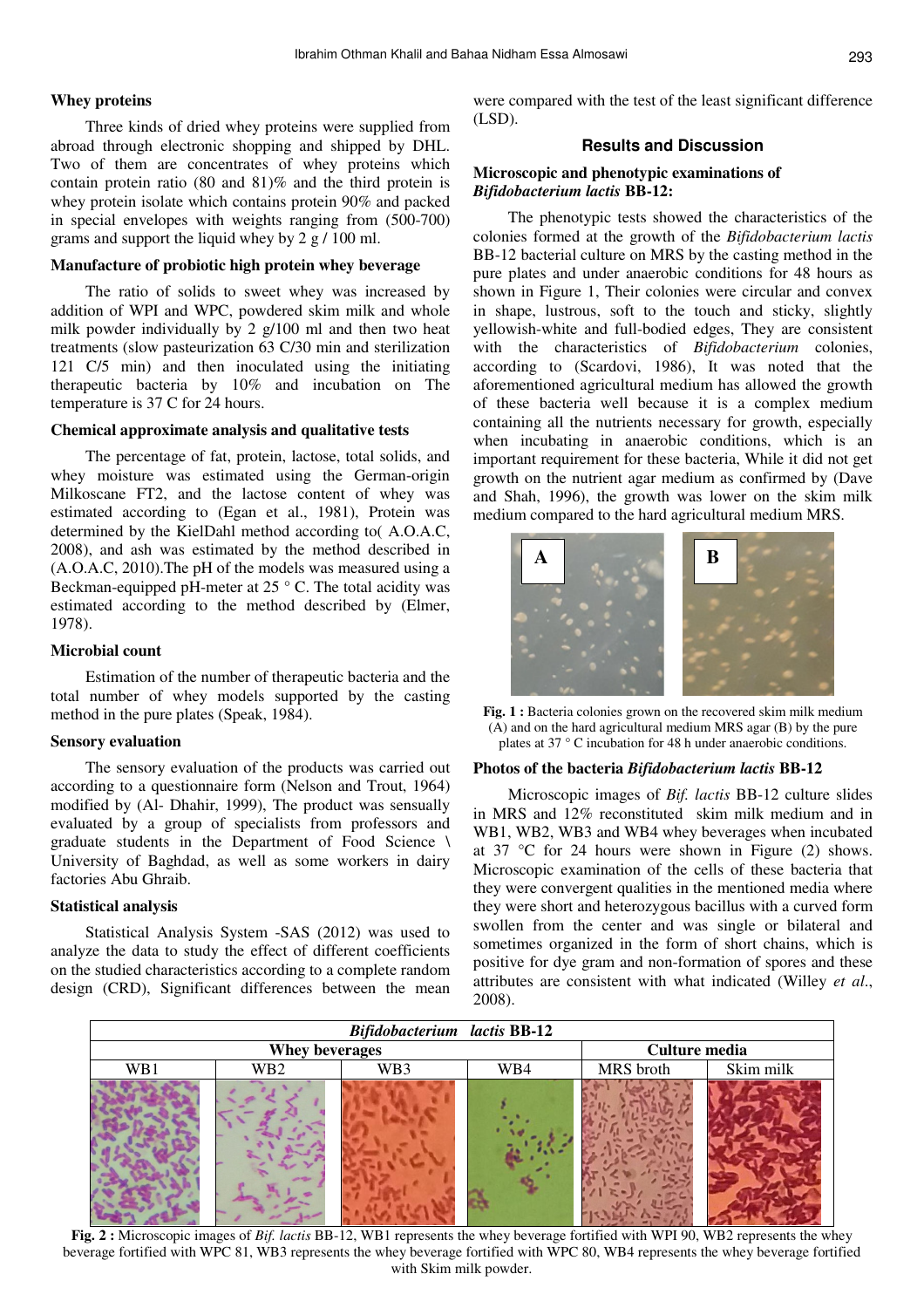## **Chemical composition of whey**

The results of chemical analysis of sweet whey under study obtained from dairy laboratory College of Agricultural Engineering Sciences / University of Baghdad were shown in Table (1), where it was found that the results were normal, except fat percentage was high in the whey under study, which is  $0.2\%$  compared with the percentages mentioned in Previous studies are 0.05% (Barukčić et al., 2019), This may be due to thrombus slicing in smaller cubes than

**Table 1 :** The chemical composition of sweet whey

recommended with violent clotting or because of the length of time between thrombus slicing and filling, or because the thrombus temperature increases during slicing, resulting in an increase in clarity of fat and then loss with whey (Yaseen et al., 2012), The decrease of total solids content in the whey under study is 5.6 compared with 6.0 in the previous studies it may be due to the low percentage of total solids in the milk source used in the cheese industry and the result of the whey being studied.

| Ash | ∟actose | protein | $\overline{\phantom{a}}$<br>Fat | .<br><b>CONTRACTOR</b><br>'∩tol<br>solids | Water               | -<br>$\sigma$<br>' <b>€omponents</b><br>$\overline{\phantom{a}}$ |
|-----|---------|---------|---------------------------------|-------------------------------------------|---------------------|------------------------------------------------------------------|
| ∪.∴ | т.      | v.v     | ∪.∠                             | $\cup \, \cdot \, \cup$                   | $Q_{\Delta}$<br>᠇.− | sweet whey                                                       |

# **Manufacture of probiotic high-protein whey beverages**

Table (2) shows the effect of whey protein isolates, whey protein concentrates and milk powder separation using two heat pasteurization and sterilization treatments on the physical properties of bio-whey beverages using *Bif. lactis* BB-12, the highest Primary pH in sterile WB3 was 6.20 and the lowest in sterile WB4 was 6.00, With no significant differences between all treatments, The highest pH after fermentation was found to be sterile WB4 of 4.90 and the lowest in pasteurized WB1 was 4.64, with no significant differences between all treatments, this is consistent with (Božanić *et al*., 2004) and (Marafon *et al*., 2011) found that no significant differences in pH were found between treatment containing whey protein and control. The highest pH decrease was in sterile WB2 which was 1.52 and the lowest in sterile WB4 was 1.10, With no significant differences on the probability level of 0.05 between all treatments.

The Primary acidity of all sterilized heat treatment models increased compared to the slow pasteurization treatment and the highest was 0.20% in the sterilized WB1 model, The lowest in WB3 and WB4 is 0.15% pasteurization, with no significant differences between all models, It was

found that the highest titrate acidity value was in the sterile WB1 treatment of 0.79% and the lowest in the pasteurized WB4 treatment of 0.58%, With no significant differences on the probability level of 0.05 between all treatments. this is consistent with (Vargas Lopez and Alfonso, 2013) that the addition of WPI leads to increased acidity of the final product compared with the control model, and agreed with ( Dave and Shah, 1998b) that high thermal treatment during manufacturing processes increases the availability of amino acids and peptides needed for the growth of lactic acid bacteria, this is reflected in the increased production of lactic acid, and what (Akalin *et al*., 2007) explained of the same effect when adding whey proteins In addition to whey blends, high temperatures during the heat treatment process have increased the availability of amino acids and peptides.

The highest advanced acidity value in the sterile WB1 was 0.59% and the lowest was the pasteurized WB4 of 0.43%, With no significant differences on the probability level of 0.05 between all treatments. The WB1 sterile treatment was significantly different with all treatments except WB2 which was 0.54% and the pasteurized and sterile WB3 were 0.50% each.

| Acidity $\%$     |                    |                |                | pH                    |          |                   |                          |
|------------------|--------------------|----------------|----------------|-----------------------|----------|-------------------|--------------------------|
| <b>Developed</b> | <b>Titratabled</b> | <b>Primary</b> | <b>Decline</b> | After<br>fermentation | Primary  | Treatment<br>Heat | <b>Beverages</b><br>Whey |
| 0.48             | 0.64               | 0.16           | 1.45           | 4.64                  | 6.09     | P                 | WB1                      |
| 0.59             | 0.79               | 0.20           | 1.45           | 4.70                  | 6.15     | S                 |                          |
| 0.47             | 0.64               | 0.17           | 1.36           | 4.77                  | 6.13     | P                 | WB <sub>2</sub>          |
| 0.54             | 0.72               | 0.18           | 1.52           | 4.65                  | 6.17     | S                 |                          |
| 0.50             | 0.65               | 0.15           | 1.35           | 4.80                  | 6.15     | P                 | WB3                      |
| 0.50             | 0.68               | 0.18           | 1.50           | 4.70                  | 6.20     | S                 |                          |
| 0.43             | 0.58               | 0.15           | 1.31           | 4.87                  | 6.18     | P                 | WB4                      |
| 0.45             | 0.61               | 0.16           | 1.10           | 4.90                  | 6.00     | S                 |                          |
| $0.193$ NS       | $0.259$ NS         | $0.066$ NS     | $0.503$ NS     | 0.622 NS              | 0.702 NS | <b>LSD Value</b>  |                          |

**Table 2 :** Manufacturing of whey beverages (WB1, WB2, WB3, WB4) Bio-enhanced by *Bif. lactis* BB-12

 \*(P<0.05) WB1: whey beverage fortified with WPI 90, WB2 : whey beverage fortified with WPC 81, WB3 : whey beverage fortified with WPC 80, WB4 : whey beverage fortified with Skim milk powder. P : Pasteurization, S : Sterilization.

**Logarithmic numbers of living bacterial cell and growth curve** 

Figure (3) shows the growth curve and Table (3) the logarithm of living cells of *Bifidobacterium lactis* BB-12 at the time (24, 21, 18, 15, 12, 9, 6, 3, 0) during their growth in (WB1, WB2, WB3, WB4, WB5) and per treatment. The effect of whey protein isolate, whey protein concentrates, dried skim milk, and whole milk powder was found in the live numbers of *Bif. lactis* BB-12 The treatment WB3

surpassed the rest of the treatments with the highest logarithm of 8.73 followed by the treatment WB1 where the logarithm of live number 7.95, The lowest logarithm of WB4 was 6.77, and these results were comparable to those found by (Herrero and Requena, 2006), (Slačanac *et al*., 2010) and (Slačanac *et al*., 2013) when studying the viability of *Bifidobacterium lactis* BB-12 in bovine milk after a certain period of fermentation.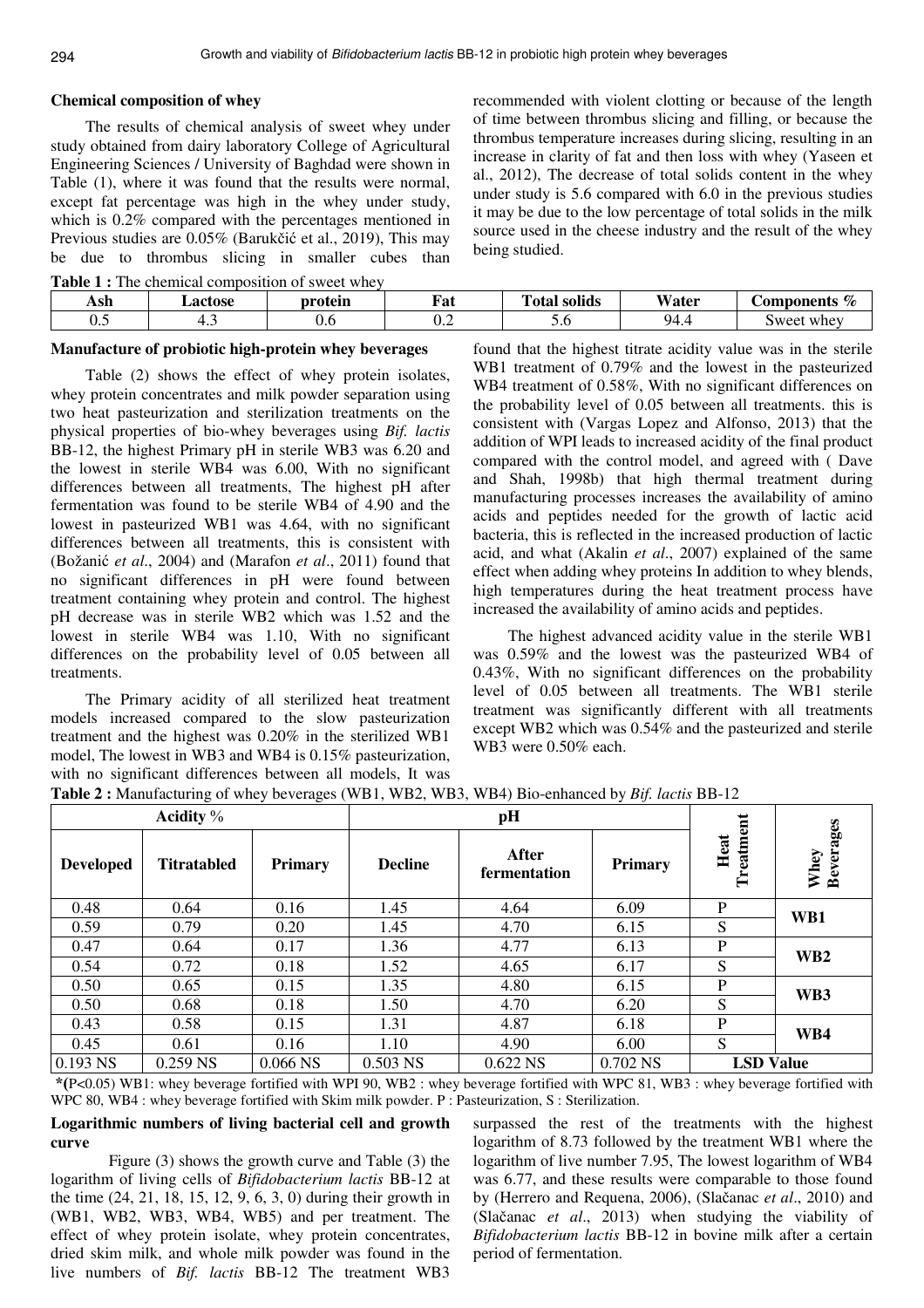

**Fig. 3 :** Growth curve of *Bif. lactis* BB-12 as it grows in milk )WB1, WB2, WB3, WB4, WB5) WB1: whey beverage fortified with WPI 90, WB2 : whey beverage fortified with WPC 81, WB3 : whey beverage fortified with WPC 80, WB4 : whey beverage fortified with Skim milk powder.

| <b>Table 3 :</b> Logarithm of cell numbers of <i>Bif. lactis</i> BB-12 as it grows in milk (WB1, WB2, WB3, WB4, WB5) |  |
|----------------------------------------------------------------------------------------------------------------------|--|
|----------------------------------------------------------------------------------------------------------------------|--|

| Logarithmic number / treatment |      |      |                          |      |              |
|--------------------------------|------|------|--------------------------|------|--------------|
| WB5                            | WB4  | WB3  | $\mathbf{W} \mathbf{B2}$ | WB1  | <b>Times</b> |
| 6.11                           | 5.24 | 5.15 | 5.60                     | 5.39 |              |
| 5.46                           | 5.53 | 5.36 | 5.47                     | 5.20 |              |
| 5.61                           | 5.76 | 5.63 | 5.69                     | 5.61 |              |
| 5.82                           | 5.77 | 5.82 | 5.90                     | 5.75 |              |
| 5.90                           | 5.84 | 6.00 | 6.00                     | 5.90 | 12           |
| 6.54                           | 5.90 | 6.00 | 5.90                     | 5.95 | 15           |
| 6.60                           | 6.71 | 7.69 | 7.20                     | 6.51 | 18           |
| 7.69                           | 6.77 | 8.73 | 5.90                     | 7.95 | 21           |
| 6.56                           | 6.69 | 6.04 | 5.60                     | 5.95 | 24           |

WB1: whey beverage fortified with WPI 90, WB2: whey beverage fortified with WPC 81, WB3: whey beverage fortified with WPC 80, WB4 : whey beverage fortified with Skim milk powder.

# **Generation time measurement**

Generation time was measurement for *Bif. lactis* BB-12 when grown in whey beverages WB1, WB2, WB3, WB4 and WB5, to identify the speed of growth of these types of bacteria in the product, reaching (54,90, 40, 124.1 and 93.9) minutes, respectively, and agree with both (Gupta *et al*., 2006; Oliveria, 2011) which varied for species of lactic acid bacteria between 1.5-1 hours.

It turns out that the shortest generation time for *Bif. lactis* BB-12 is 40.0 minutes in the WB3 whey beverage, and this result was comparable to what (Cicvarek *et al*., 2011), which found the shortest generation time for *Bif. lactis* BB-12, was 38 minutes when studying the effect of adding CMP on the growth of these bacteria.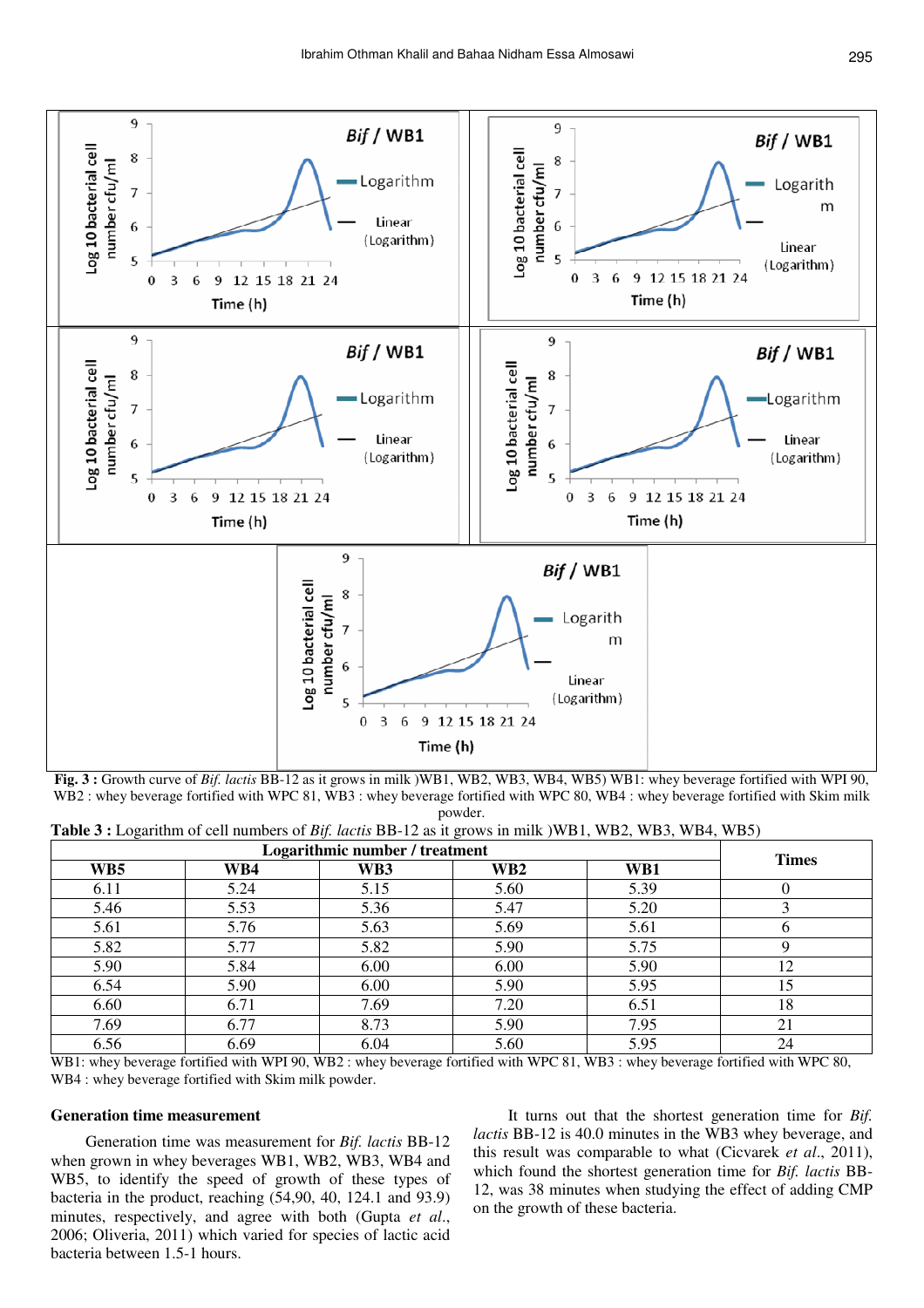# **Identify the effect of reinforcement with different protein sources on the sensory qualities of therapeutic whey beverages**

Table (4) shows the effect of reinforcement with different protein sources on sensory qualities of whey therapeutic beverages (WB1, WB2, WB3, WB4, WB5) and one day old in the refrigerator at a temperature of  $(5 \pm 1 \degree C)$ , where the highest flavor value was for the treatment WB1 was (29.4) and lowest in WB5 (17.8), With significant differences in probability level  $(P \le 0.05)$  between them, and the treatments WB1, WB2 and WB3 differed significantly with WB4 and WB5, and agreed with what (Skryplonek et al., 2019) found in fermented acid whey with probiotic *Bif. Lactis* BB-12, He explained that to the bacteria *Bif. Lactis* BB-12 has the ability to manufacture acetaldehyde aromatic compound , an essential ingredient in the smell of fermented milk beverage that is manufactured from Lactose or amino acids are all present in the whey, As reported (Magalhães *et*  *al*., 2011), the production of acetaldehyde from whey may be as dense as in milk.

The results showed the highest textures in WB1 (28.6) and lowest in WB4 (25.4) With significant differences in probability level ( $P \le 0.05$ ) between them, and it did not differ significantly with other treatments As for the live numbers of the initiating bacteria in the treatments, there is a superiority of treatment WB3 and obtained 12 degrees and the lowest in the treatment WB4 and is 6 degrees, while the highest titrate acidity value in the treatment WB1 and reached 7.9 and the lowest in the treatment WB5 and reached 6.0 with a significant differences on the level of probability ( $P \le 0.05$ ) between them, and the highest appearance value was in WB1 which was 8.5 and the lowest in WB5 was 6.1, with a significant differences on the level of probability ( $P \le 0.05$ ) between them, and the treatments WB1, WB2 and WB3 differed significantly with WB4 and WB5.

| <b>Total</b><br>(100) | <b>Appearance</b><br>(10) | <b>Acidity</b><br>(10) | <b>Bacteria</b><br>count<br>(15) | <b>Textures</b><br>(30) | <b>Flavored</b><br>(35) | <b>Treatment</b> |
|-----------------------|---------------------------|------------------------|----------------------------------|-------------------------|-------------------------|------------------|
| 83.4                  | 8.5                       | 7.9                    |                                  | 28.6                    | 29.4                    | WB1              |
| 81.6                  | 8.4                       | 7.2                    |                                  | 28.2                    | 28.8                    | WB <sub>2</sub>  |
| 81.2                  | 8.0                       | 6.8                    | 12                               | 27.1                    | 27.3                    | WB3              |
| 61.8                  | 6.3                       | 6.1                    |                                  | 25.4                    | 18.0                    | WB4              |
| 65.5                  | 6.1                       | 6.0                    |                                  | 26.6                    | 17.8                    | WB5              |
| $5.943*$              | $1.318*$                  | $0.941*$               | $2.66*$                          | $3.07*$                 | $4.39*$                 | <b>LSD</b> Value |

**Table 4 :** Sensory evaluation form for Probiotic high protein whey beverages )WB1, WB2, WB3, WB4, WB5)

 \*(**P<0.05)** WB1: whey beverage fortified with WPI 90, WB2 : whey beverage fortified with WPC 81, WB3 : whey beverage fortified with WPC 80, WB4 : whey beverage fortified with Skim milk powder.

As for the total sensory characteristics 100% in the treatments, WB1 surpassed the rest of the samples and obtained a score of 83.4%, followed by treatment WB2 and WB3 (81.6 and 81.2)% respectively, while the treatment WB4 obtained the lowest evaluation 61.8%, and also showed some significant differences between the treatments, we conclude that the treatments supported by whey proteins WB1, WB2 and WB3 obtained a higher degree of evaluation than the samples supported by skim milk and whole milk are WB4 and WB5 respectively.

#### **References**

- Akalin, A.S.; Gönç, S.; Ünal, G. and Fenderya, S. (2007). Effects of fructo oligosaccharide and whey protein concentrate on the viability of starter culture in reducedfat probiotic yogurt during storage. Journal of Food Science, 72(7): M222-M227.
- Al-Dhahir, A.A.R. (1999). A comparative study of biochemical characteristic for local and imported strain *Lactobacillus acidophilus* and used to products industry therapeutic, Ph.D. thesis, college of agriculture, Baghdad university.
- Alves, M.P.; de Oliveira Moreira, R.; Júnior, P.H.R.; de Freitas Martins, M.C.; Perrone, Í.T. and de Carvalho, A.F. (2014). Soro de leite: tecnologias para o processamento de coprodutos. Revista do Instituto de Laticínios Cândido Tostes, 69(3): 212-226.
- Association of Official Analytical Chemists A.O.A.C. (2008). Official Methods of Analysis 16th ed.

Association of Official Analytical Chemists International Arlington, Virginia, U.S.A.

- Barukčić, I.; Jakopović, K.L. and Božanić, R. (2019). Whey and Buttermilk—Neglected sources of Valuable Beverages. Natural Beverages: Volume 13: The Science of Beverages, 209.
- Božanić, R.; Tratnik, L.; Herceg, Z. and Marić, O. (2004). The influence of milk powder, whey protein concentrate and inulin on the on the quality of cow and goat acidophilus milk. Acta alimentaria, 33(4): 337-346.
- Chavan, R.S.; Shraddha, R.C.; Kumar, A. and Nalawade, T. (2015b). Whey based beverage: Its functionality, formulations, health benefits and applications. Journal of Food Processing & Technology, 6(10): 1
- Cicvarek, J.; Čurda, L.; Elich, O.; Dvořáková, E. and Dvořák, M. (2011). Effect of caseino macropeptide concentrate addition on the growth of *bifidobacteria*. Czech Journal of Food Sciences, 28(6): 485-494.
- Dave, R.I. and Shah, N.P. (1996). Evaluation of media for selective enumeration of *Streptococcus thermophilus*, *Lactobacillus delbrueckii* ssp. Bulgaricus, *Lactobacillus acidophilus* and *bifidobacteria*. Journal of Dairy Science, 79(9): 1529-1536.
- Dave, R.I. and Shah, N.P. (1998b). Ingredient supplementation effects on viability of probiotic bacteria in yogurt. Journal of dairy science, 81(11): 2804-2816.
- De Prisco, A. and Mauriello, G. (2016). Probiotication of foods: A focus on micro encapsulation tool. Trends in Food Science & Technology, 48: 27-39.